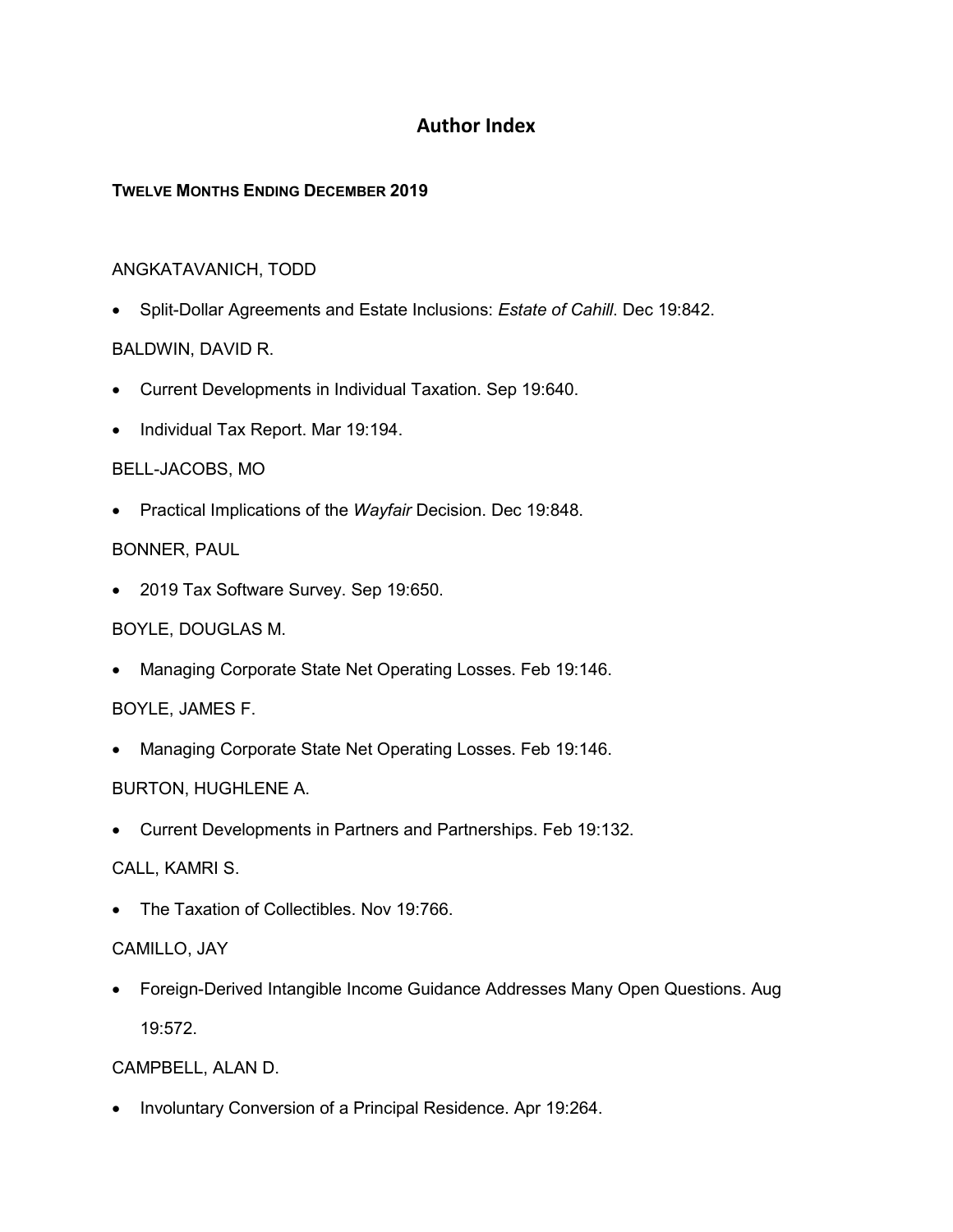#### CAPLAN, ROBERT

- Current Developments in Individual Taxation. Sep 19:640.
- Individual Tax Report. Mar 19:194.

#### CHAVIS, JILLIAN

• Foreign-Derived Intangible Income Guidance Addresses Many Open Questions. Aug 19:572.

### CHENG, CHRISTINE

• The Marriage Tax Penalty Post-TCJA. Jun 19:438.

### CLEAR, SARA

• The TCJA and State Considerations for Business. Mar 19:208.

## COSMO, VITO A., JR.

• States' Treatment of GILTI and FDII: The Good, the Bad, and the Ugly. Jun 19:466.

### CZAPLA, KACIE

• Involuntary Conversion of a Principal Residence. Apr 19:264.

## DOERRER, JOSEPH H.

• Stock Option Planning: Generating Value. Dec 19:860.

#### DRNEVICH, DAWN

• Publicly Traded Partnerships: Tax Treatment of Investors. Apr 19:276.

## EVANS, ALLISON L.

• Constructing the Effective Tax Rate Reconciliation and Income Tax Provision Disclosure. Aug 19:600.

## FIELMAN, TRACY

- Impact of Sec. 199A in Computing Substantial-Understatement Penalties. May 19:376. FISHER, DANN G.
- Deconstructing a Tax Law Change: The Case of the Kiddie Tax. Nov 19:792.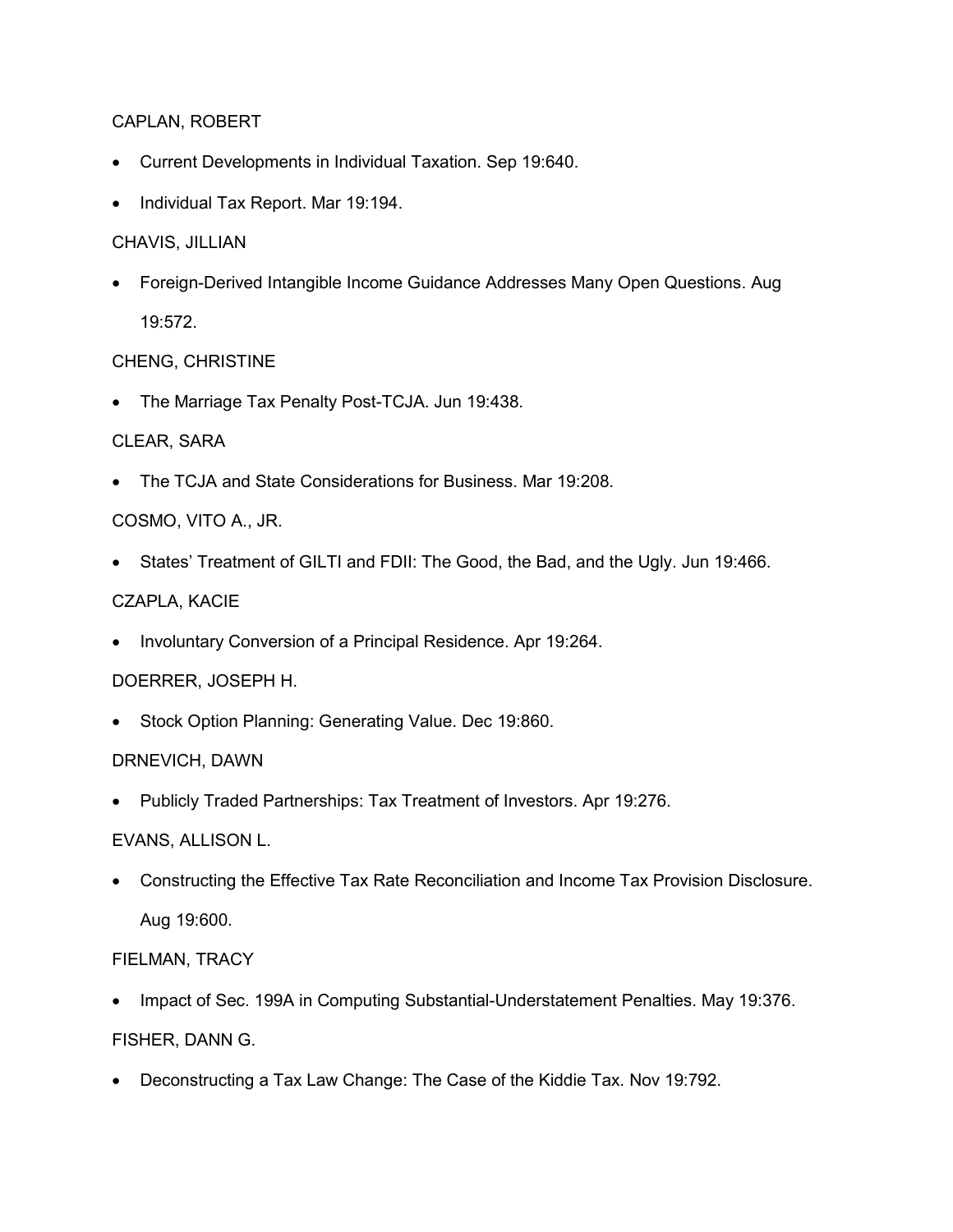FREEH, CHERI H.

- IRS Practitioner Services and AICPA's Ongoing Advocacy for Improvement. Oct 19:728. GERSHMAN, EDWARD A.
- Individual Tax Report. Mar 19:194.

GORTON, TIMOTHY G.

• Practical Implications of the *Wayfair* Decision. Dec 19:848.

HAGY, JANET C.

- Guide to Residential Real Estate Deductions for 2018. Apr 19:292.
- Pitfalls and Treasures of the QBI Deduction. Oct 19:727.

HESSE, CHRISTOPHER W.

• A Quirk in the TCJA's Small Business Exceptions. Dec 19:836.

#### HICKMAN, MEGAN

• GILTI Regime Guidance Answers Many Questions. Jan 19:44.

#### HILLIER, CRAIG

• GILTI Regime Guidance Answers Many Questions. Jan 19:44.

#### HOLETS, DAVID J.

• AICPA Task Force Works to Update Statements on Standards for Tax Services. Nov 19:788.

#### HOLLANDER, AMY V.

• Embracing a Tax Staff Mentoring Program. Mar 19:214.

#### HOLM, BRYAN

- States' Treatment of GILTI and FDII: The Good, the Bad, and the Ugly. Jun 19:466. HOPKINS, CHRIS
- Unclaimed Property Audit Fallacies and Myths. Sep 19:660.

HOPKINS, JAMES M.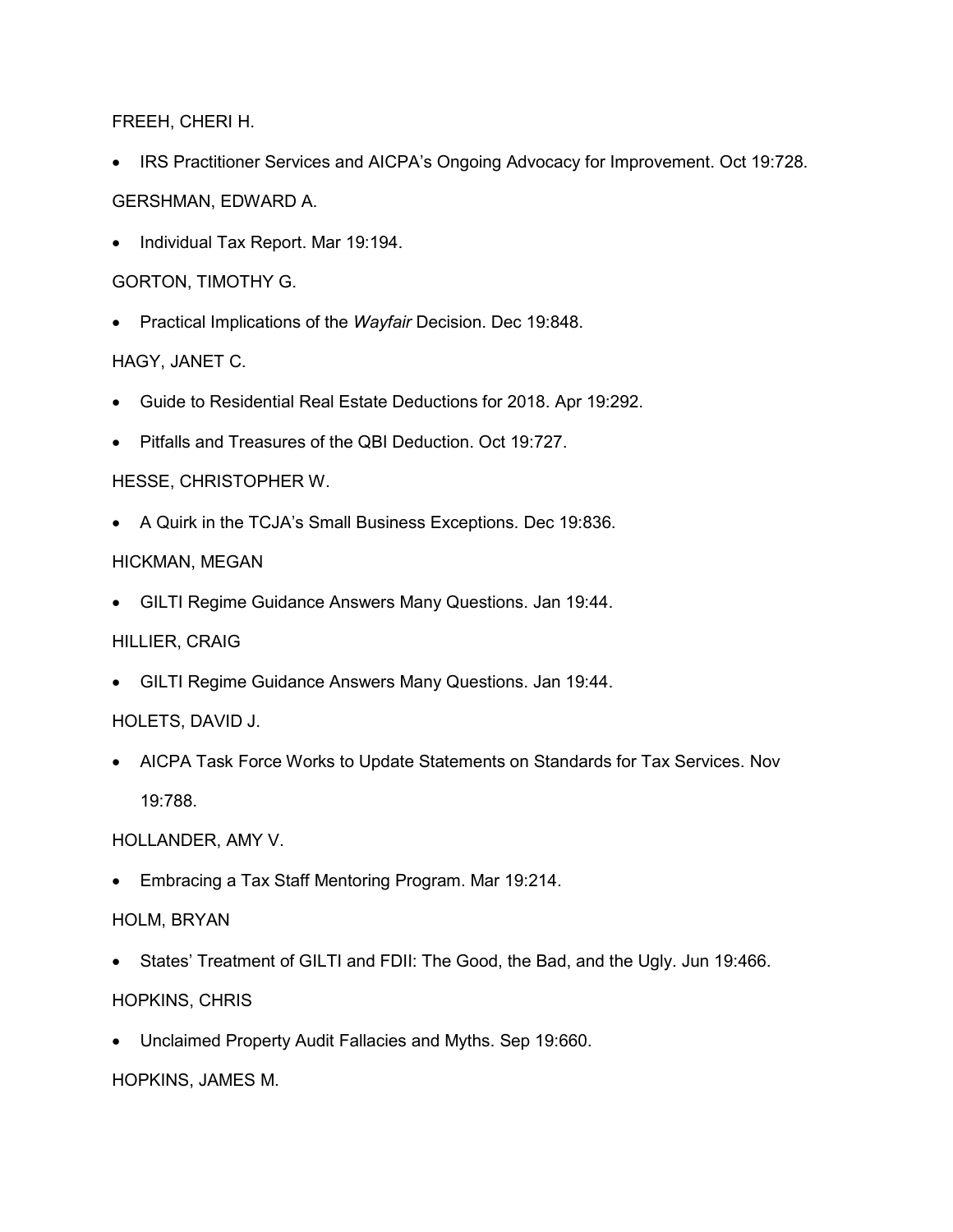- The Kiddie Tax and Unearned Income From Scholarships. Jul 19:518. HOSHALL, DIANA
- The TCJA and State Considerations for Business. Mar 19:208.

### HOWELL-SMITH, LAURA

• Current Developments in S Corporations. Mar 19:184.

## HUDSON, SHANNON

• Current Developments in Individual Taxation. Sep 19:640.

## JAMISON, ROBERT W., JR.

• Current Developments in S Corporations. Mar 19:184.

## JENSEN, JENNIFER

• Practical Implications of the *Wayfair* Decision. Dec 19:848.

## JEWELL, KENNETH

• The TCJA and State Considerations for Business. Mar 19:208.

## JONES, KEITH M.

• IRS Issues Q&A Guidance on Sec. 965 Transition Tax Issues for 2018 Returns. Apr 19:290.

## KARNIS, DANIEL

• Foreign-Derived Intangible Income Guidance Addresses Many Open Questions. Aug 19:572.

## KEITH, BRYAN

• Current Developments in S Corporations. Mar 19:184.

## KELLER, ROBERT S.

• Current Developments in S Corporations. Mar 19:184.

## KESSLER, STUART

• Missed Opportunities in Estate Planning: Beyond Wills and Trusts. Mar 19:218.

KIRK, DAVID H.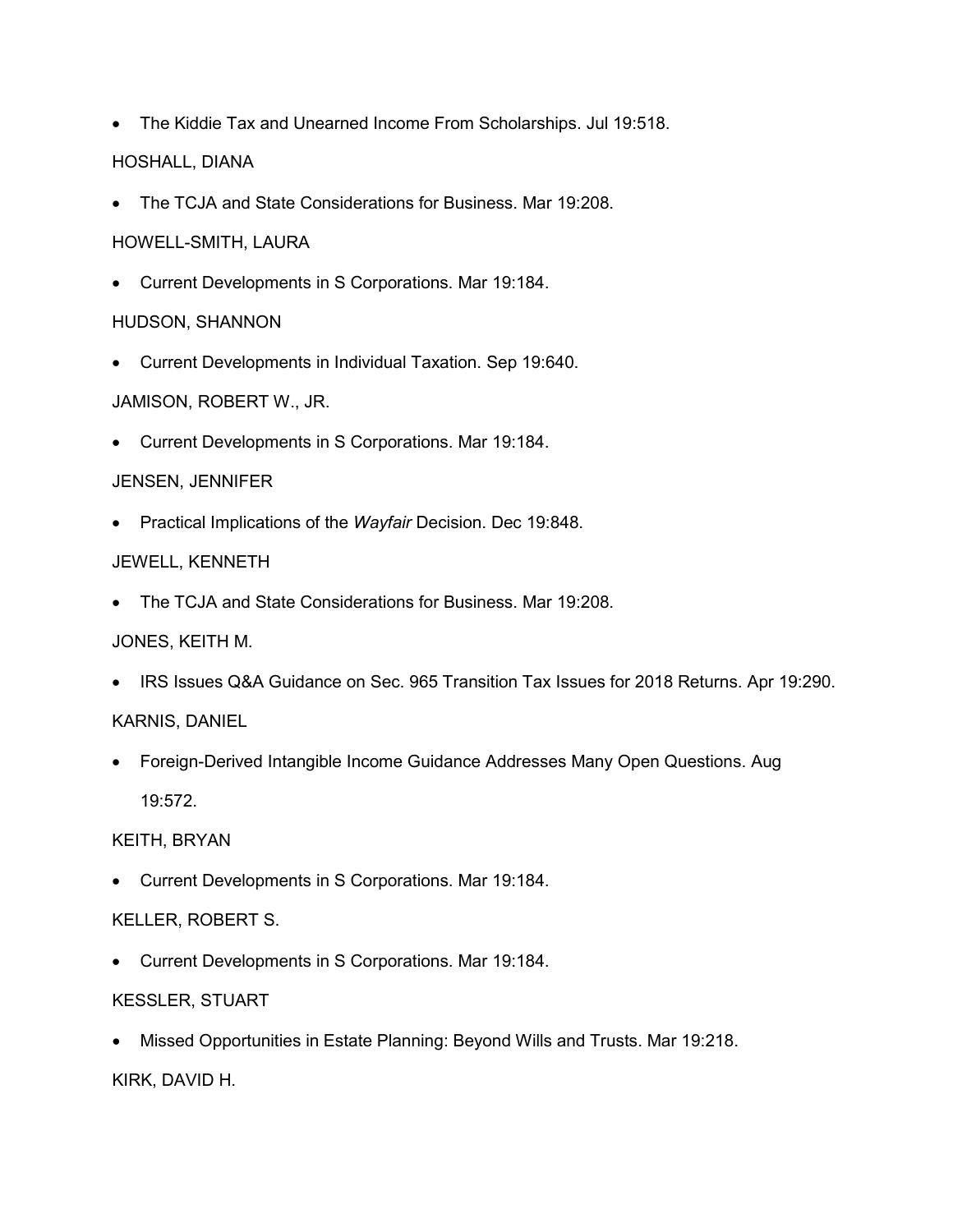- Current Developments in Individual Taxation. Sep 19:640.
- Individual Tax Report. Mar 19:194.

#### KORTEN, JENNIFER S.

- Current Developments in Individual Taxation. Sep 19:640.
- Individual Tax Report. Mar 19:194.

#### KURINSKY, STEVEN J.

• Implementing Tax Automation and Digital Workflow. Sep 19:666.

#### LAGARDE, BRANDON

• Reflect, Reboot, Reengage: Emerging From Busy Season Smarter and Wiser. Jun 19:470.

### LEIBOWICZ, BARRY

• Resolving Federal Tax Liabilities. Jan 19:56.

### LENNS, CHARLES A.

• Managing Corporate State Net Operating Losses. Feb 19:146.

## LEWIS, TROY K.

• The Taxation of Collectibles. Nov 19:766.

#### LIN, FRANK

- Current Developments in Individual Taxation. Sep 19:640.
- Individual Tax Report. Mar 19:194.

#### McCARTNEY, DANA

• Current Developments in Individual Taxation. Sep 19:640.

#### MacDONOUGH, LAURA

• Current Developments in S Corporations. Mar 19:184.

#### McGREGOR, SARAH P.

• Current Developments in S Corporations. Mar 19:184.

#### MARCHBEIN, JOE B.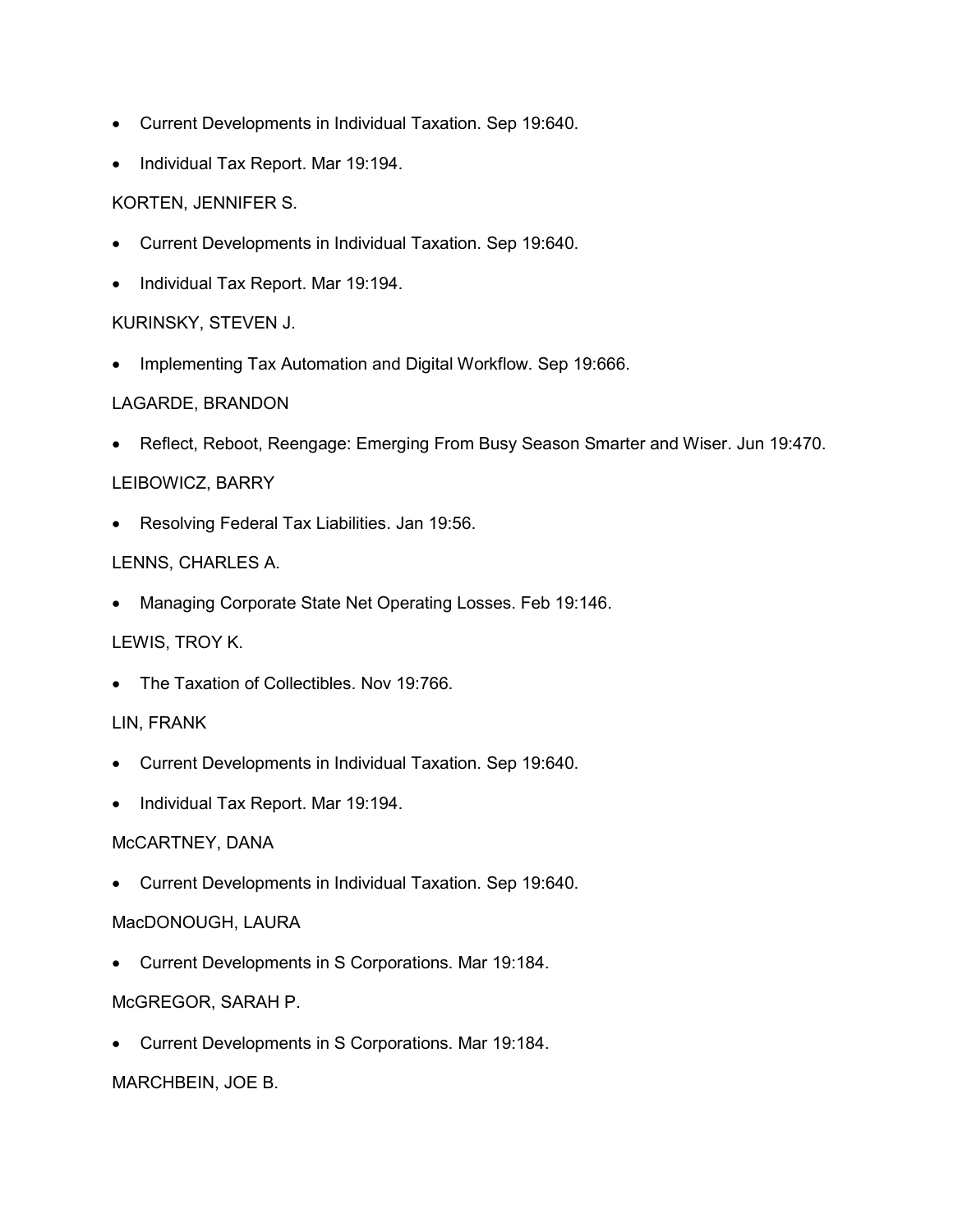- Transferee Liability Under Sec. 6901. Jan 19:68.
- Substitute-for-Returns Procedure. Oct 19:726.

## MARRS, PETER

• Foreign-Derived Intangible Income Guidance Addresses Many Open Questions. Aug 19:572.

## MATTHEW, DAVID

• Legal and Professional Fees in Divorce Case Not Deductible as Business Expenses. Feb 19:158.

## MENDELSOHN, JASON T.

• Spotlight on Life Settlement Transactions: Getting the Best Value. Jun 19:452.

## METREJEAN, CHERYL T.

• The Marriage Tax Penalty Post-TCJA. Jun 19:438.

MILNER, MARTIN

• GILTI Regime Guidance Answers Many Questions. Jan 19:44.

## MOORE, DANIEL T.

• Don't Let Clients Get Grounded by a Tax Debt. Apr 19:288.

## MULLIGAN, JAMES D.

• Practical Implications of the *Wayfair* Decision. Dec 19:848.

## MURILLO, JOSE

• GILTI Regime Guidance Answers Many Questions. Jan 19:44.

## NEUSCHWANDER, DARREN

- Current Developments in Individual Taxation. Sep 19:640.
- Individual Tax Report. Mar 19:194.

## NIELSEN, MARK C.

• The Kiddie Tax and Unearned Income From Scholarships. Jul 19:518.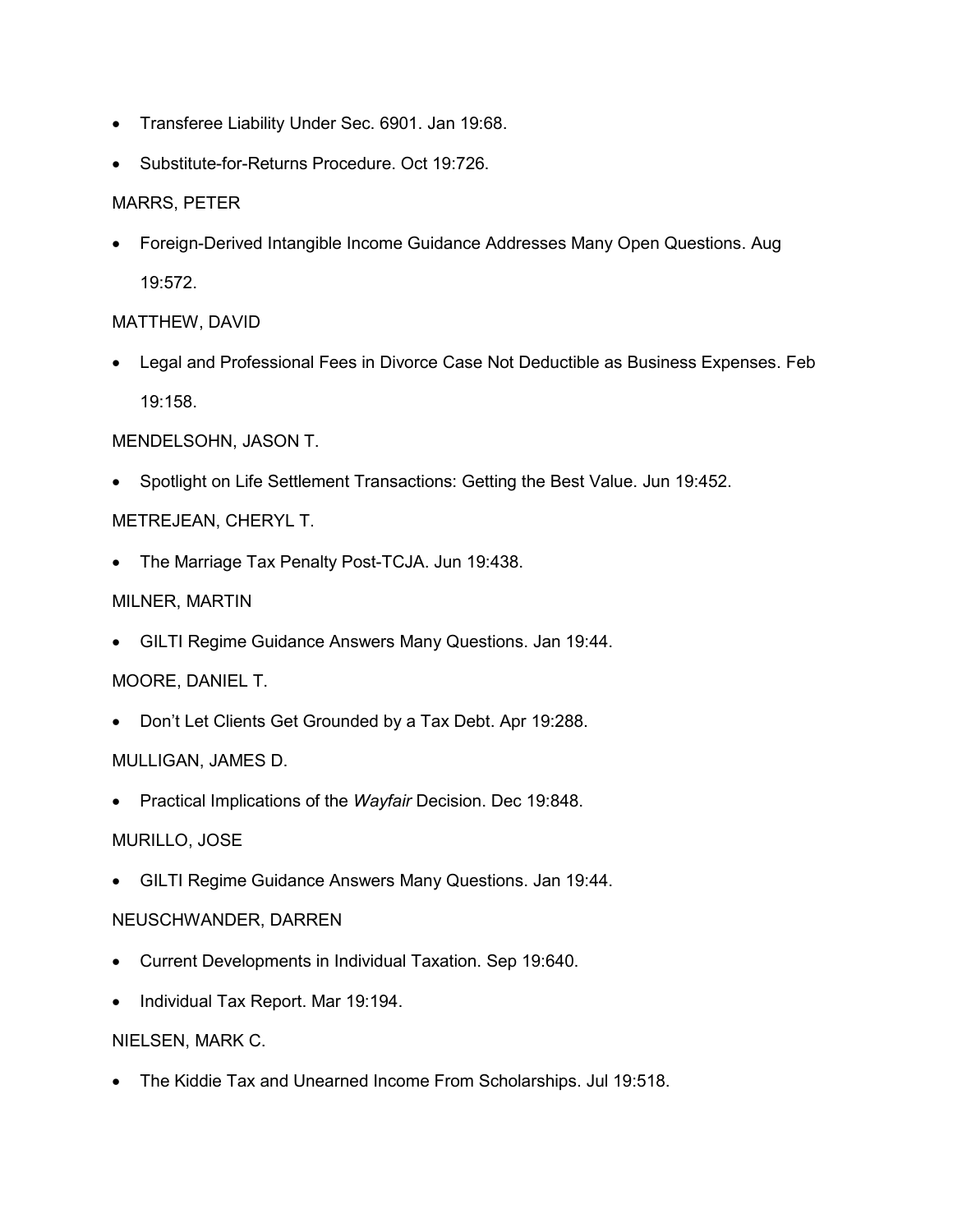### NITTI, TONY

- IRS Provides Clarity in Second Round of Opportunity Zone Regulations. Aug 19:584.
- Opportunities Beckon in New Qualified Opportunity Zones. May 19:356.

#### NYMAN, TAWNYA

• Current Developments in S Corporations. Mar 19:184.

#### OPPE, AMI

• A New Year, a Better Firm. Dec 19:856.

### PALMER, JESSE

• New Due-Diligence Standards for Head-of-Household Filing Status. May 19:374.

### PETRONCHAK, KATHY

• Taxpayer First Act Changes the Dynamic Between IRS and Practitioners. Oct 19:724. PORTER, JEFFREY A., II

### • Current Developments in Individual Taxation. Sep 19:640.

• Individual Tax Report. Mar 19:194.

#### PREUSCH, NICK

- AICPA Task Force Works to Update Statements on Standards for Tax Services. Nov 19:788.
- Ethical Considerations of e-Business for Practitioners. Aug 19:596.

#### RANSOME, JUSTIN

- Recent Developments in Estate Planning: Part 1. Oct 19:710.
- Recent Developments in Estate Planning: Part 2. Nov 19:776.
- Split-Dollar Agreements and Estate Inclusions: *Estate of Cahill*. Dec 19:842.

#### RAZANI, ROB

• The Cost of Deferred Revenue. Jul 19:526.

#### ROSENBERG, SUSAN J.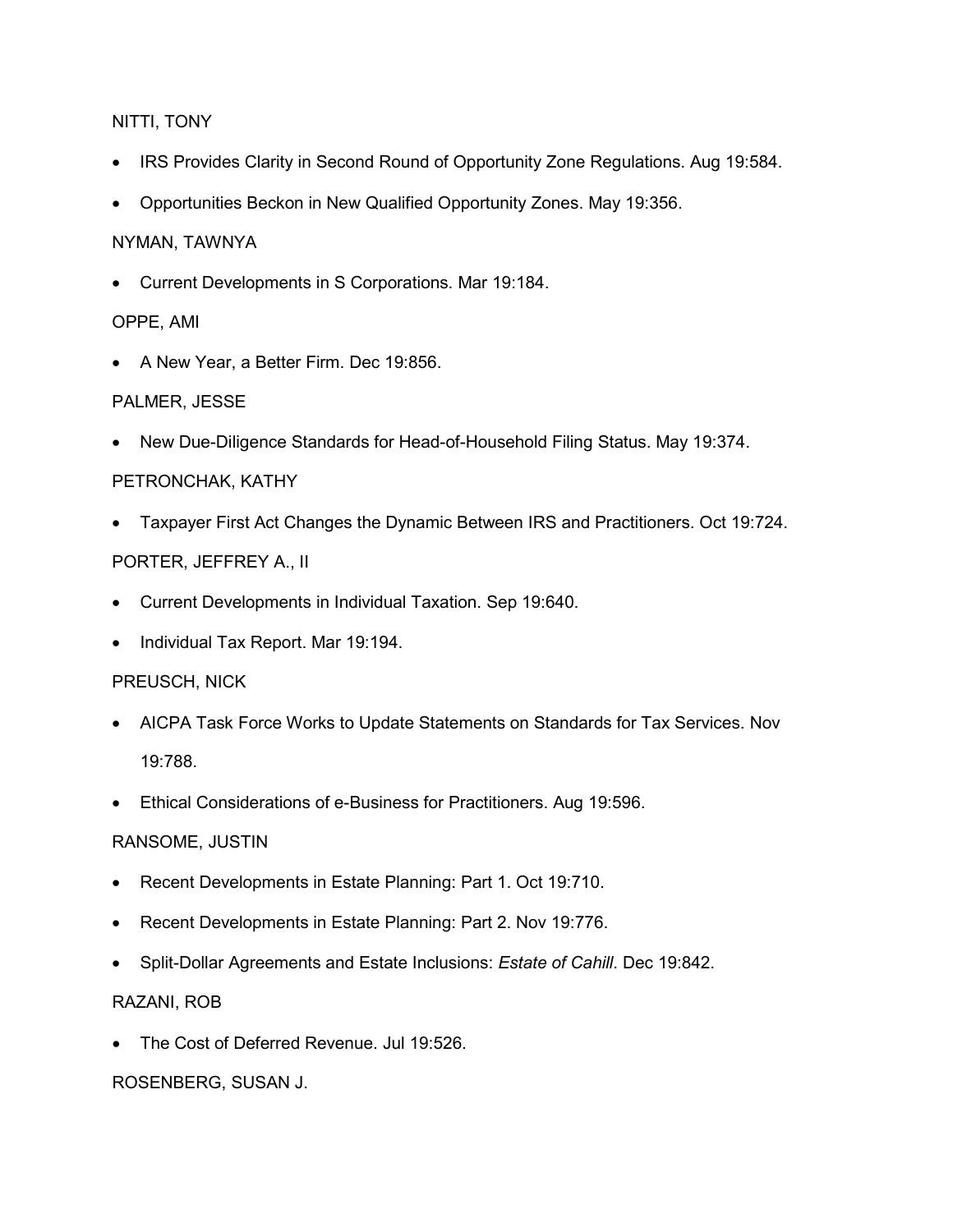- LLC Owned Solely by Spouses: A Partnership or a Joint Venture? Apr 19:294. RUBIN, JANE TZINBERG
- Educating Students for Expanded Financial Planning Careers. Feb 19:152.
- SCHREIBER, GERARD H., JR.
- Navigating the Private Debt Collection Program. Jan 19:64.

### SHERR, EILEEN REICHENBERG

• Practical Implications of the *Wayfair* Decision. Dec 19:848.

### SPILKER, BRIAN C.

• The Taxation of Collectibles. Nov 19:766.

### STENGER, ALLEN

• GILTI Regime Guidance Answers Many Questions. Jan 19:44.

#### STERNBERG, THOMAS

• Publicly Traded Partnerships: Tax Treatment of Investors. Apr 19:276.

## STEWART, TRACY

• De-Mystifying Geriatric Care Managers. Jun 19:474.

## TAYLOR, DAVID E.

• Individual Tax Report. Mar 19:194.

#### TODD, TIMOTHY M.

- IRS Provides Safe Harbor for Professional Sports Teams Trading Personnel Contracts and Draft Picks. Jul 19:536.
- Tax Credits in Bankruptcy. Jan 19:75.

#### TOROSYAN, ANDY A.

• The Cost of Deferred Revenue. Jul 19:526.

#### TRIVEDI, SHAMIK

• Issues and Considerations in Appointing a Partnership Representative. Jan 19:72.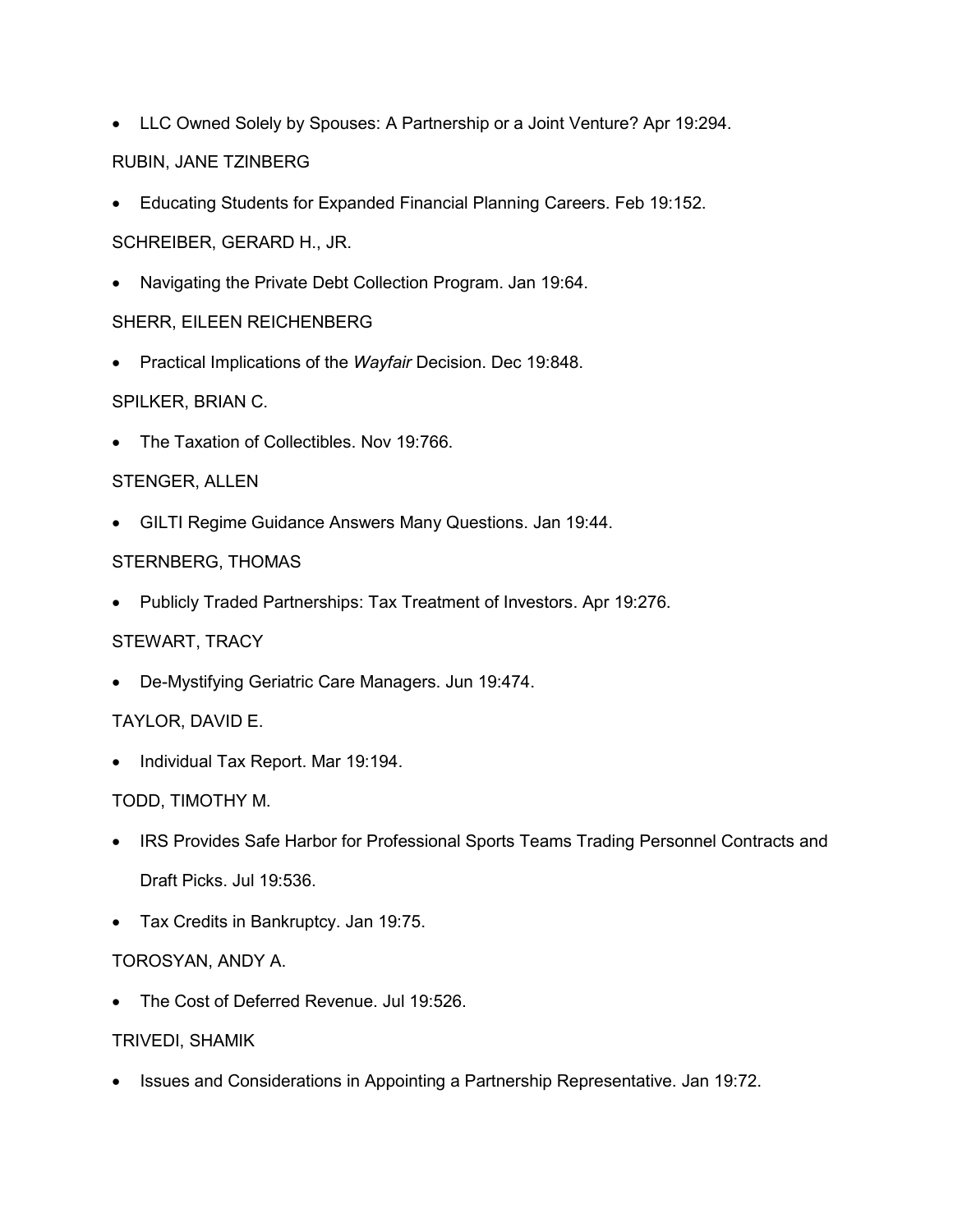#### URBAN, MICHAEL

- IRS Issues Q&A Guidance on Sec. 965 Transition Tax Issues for 2018 Returns. Apr 19:290. VALENTI, STEPHEN
- Embracing a Tax Staff Mentoring Program. Mar 19:214.

## VITALE, DAN M.

• Flip the Tax Return With a Professor-Prepared Tax Return. May 19:378.

## WISE, DAN

- A Preparer-Client Decision: Whether to Rely on the Sec. 199A Proposed or Final Regulations. Jul 19:532.
- A Substantial-Authority Scorecard and Example for Excluding Sec. 1202 Gain for a Carried Partnership Interest. Jan 19:69.

## WOLBACH, KRISTINE R.

• Navigating the Private Debt Collection Program. Jan 19:64.

# YOUNG, MAGGIE L.

• Unclaimed Property Audit Fallacies and Myths. Sep 19:660.

## YOUNG, MARILYN

• Navigating the Private Debt Collection Program. Jan 19:64.

## YURKO, AMY J.N.

• The Marriage Tax Penalty Post-TCJA. Jun 19:438.

## ZIDIK, DONALD J., JR.

- Current Developments in Individual Taxation. Sep 19:640.
- Individual Tax Report. Mar 19:194.

## **Campus to Clients**

NELLEN, ANNETTE (Editor)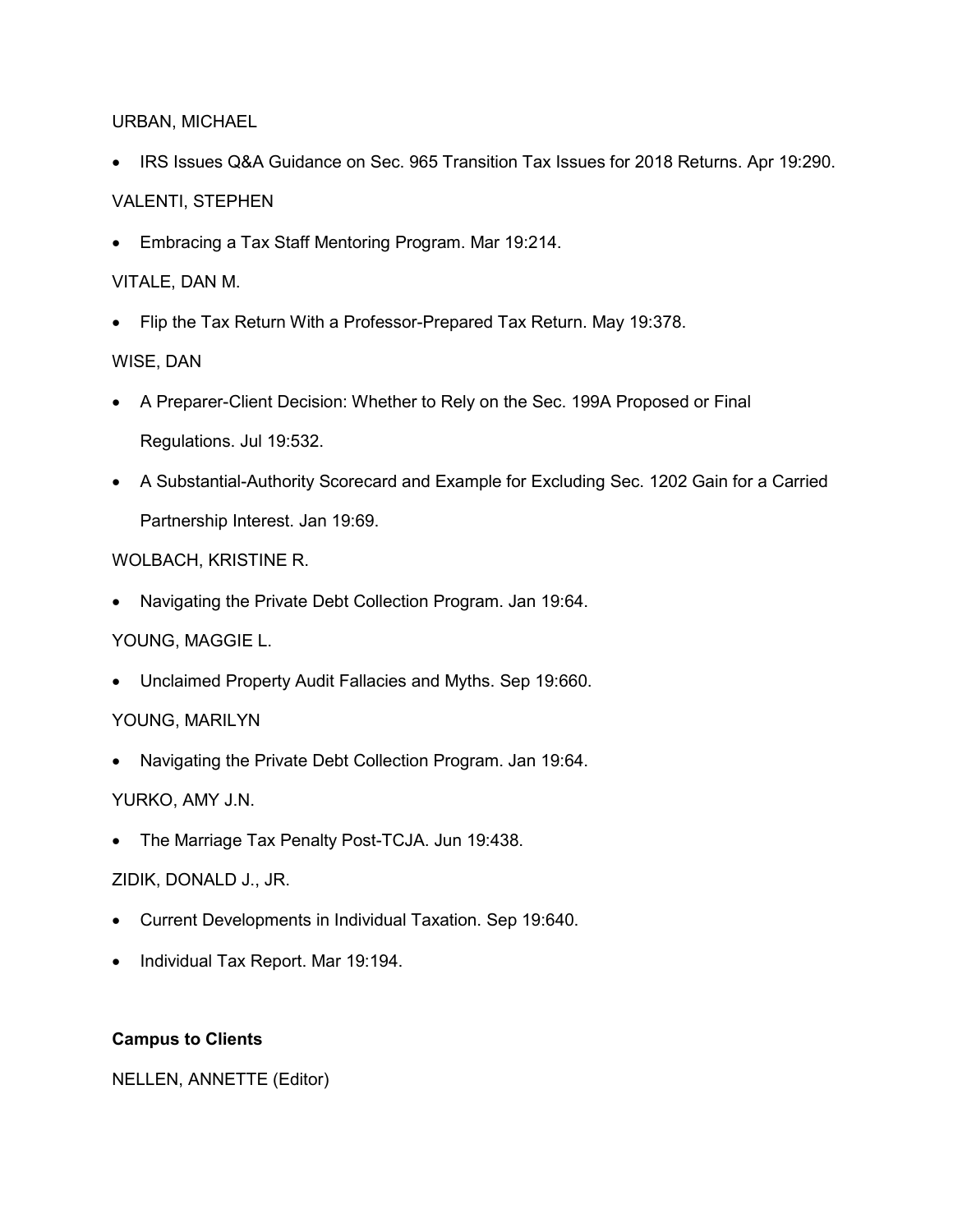- Constructing the Effective Tax Rate Reconciliation and Income Tax Provision Disclosure. Aug 19:600.
- Deconstructing a Tax Law Change: The Case of the Kiddie Tax. Nov 19:792.
- Educating Students for Expanded Financial Planning Careers. Feb 19:152.
- Flip the Tax Return With a Professor-Prepared Tax Return. May 19:378.

### **Case Study**

BLAND, LARRY N., JR. (Editor)

- Jan 19:78.
- MARKWOOD, LINDA (Editor)
- Aug 19:608.
- Dec 19:864.
- OWEN, SHEILA A. (Editor)
- Feb 19:156.
- Jun 19:478.
- Oct 19:732.

SWENSON, MICHAEL C. (Editor)

- May 19:384.
- Sep 19:670.
- VANCE, M. ANDREW (Editor)
- Apr 19:296.

YOUNG, PATRICK L. (Editor)

- Mar 19:220.
- Jul 19:538.
- Nov 19:800.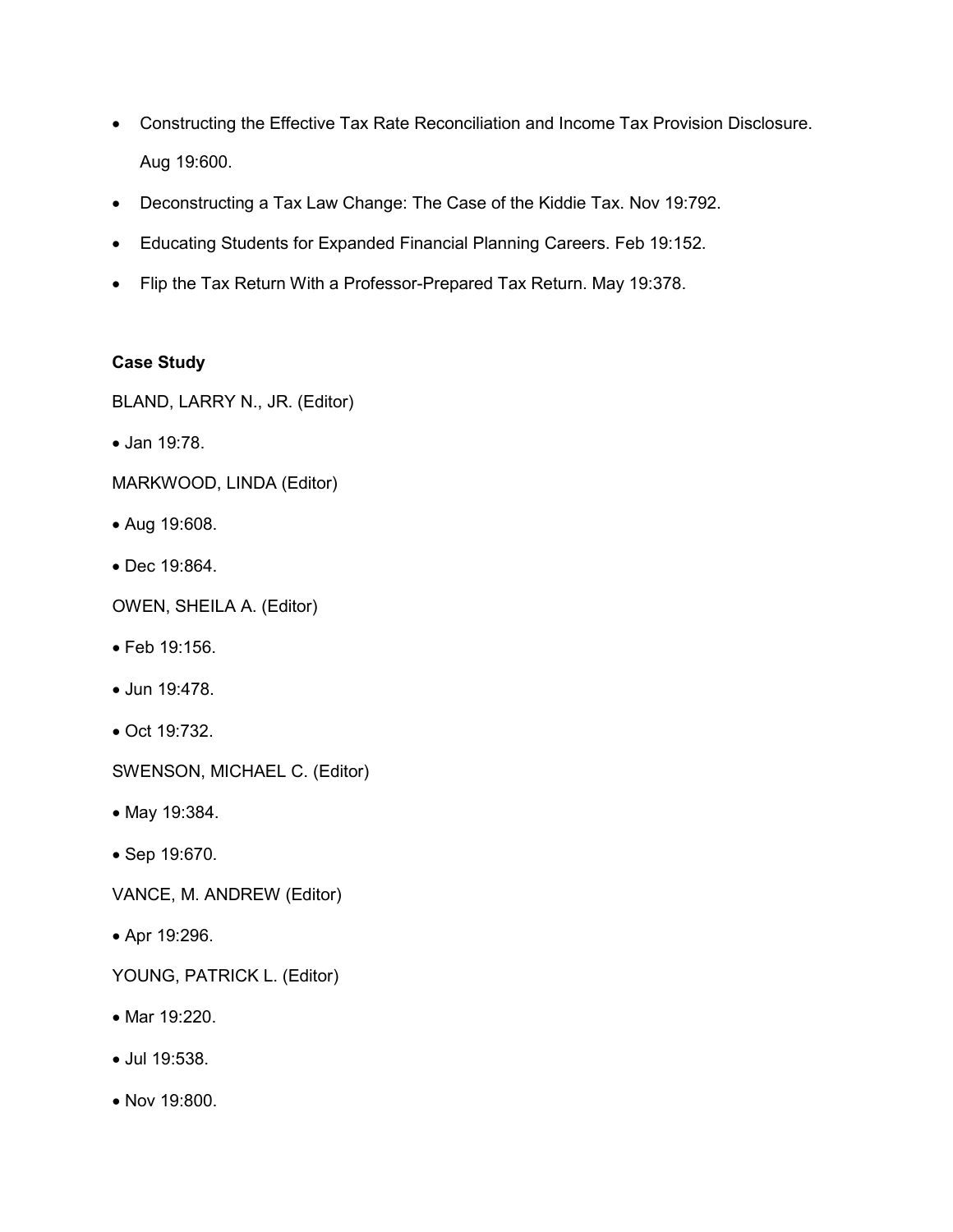#### **DC Currents**

### MOORE, DANIEL T.

• Don't Let Clients Get Grounded by a Tax Debt. Apr 19:288.

### PETRONCHAK, KATHY

- Taxpayer First Act Changes the Dynamic Between IRS and Practitioners. Oct 19:724. SCHREIBER, GERARD H., JR.; WOLBACH, KRISTINE R.; and YOUNG, MARILYN
- Navigating the Private Debt Collection Program. Jan 19:64.

#### **News Notes**

SCHREIBER, SALLY P. (Editor)

- Jan 19:6.
- Feb 19:90.
- Mar 19:166.
- Apr 19:234.
- May 19:310.
- Jun 19:398.
- Jul 19:490.
- Aug 19:548.
- Sep 19:618.
- Oct 19:682.
- Nov 19:742.
- Dec 19:810.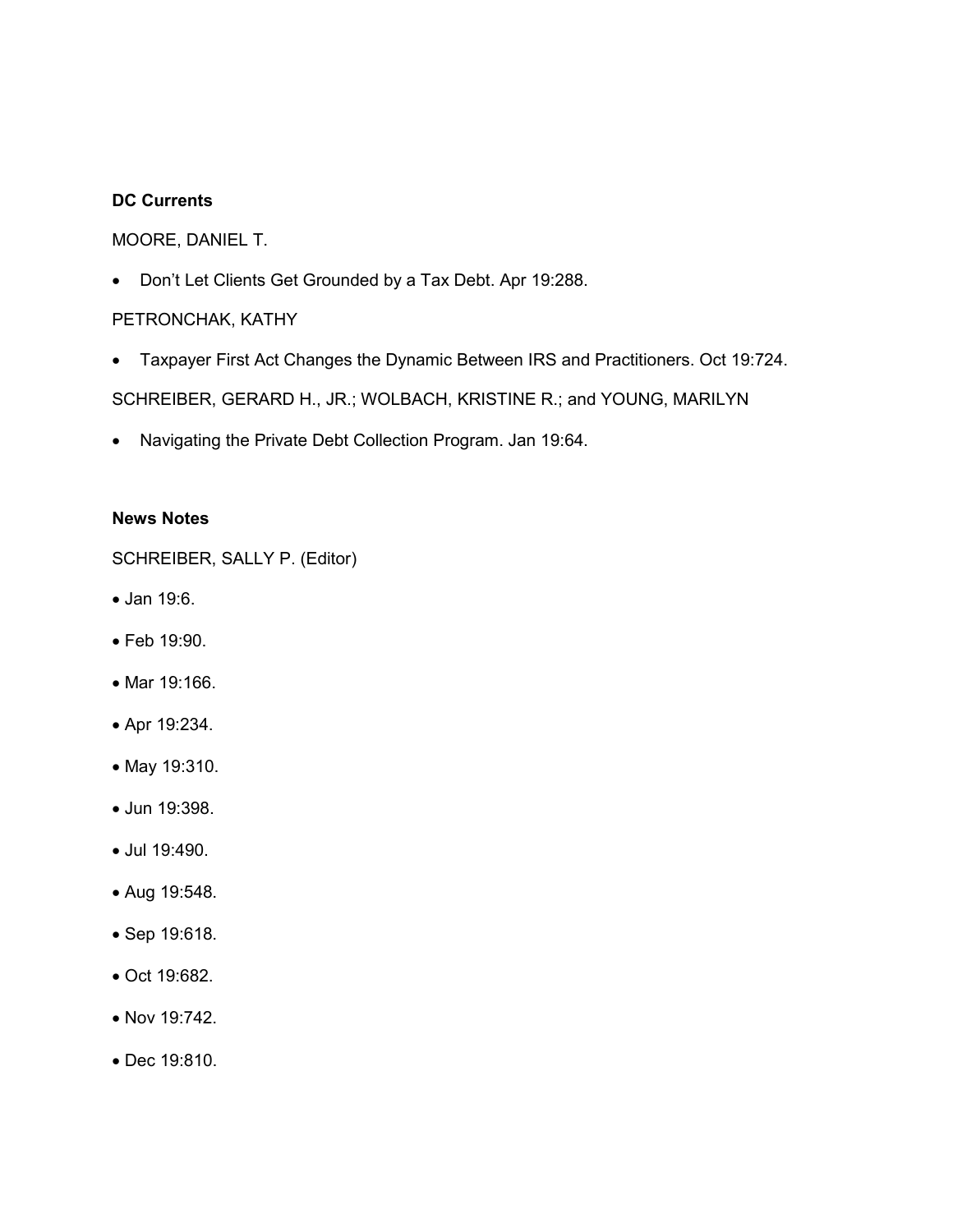## **Personal Financial Planning**

### SARENSKI, THEODORE J. (Editor)

- De-Mystifying Geriatric Care Managers. Jun 19:474.
- Missed Opportunities in Estate Planning: Beyond Wills and Trusts. Mar 19:218.
- Stock Option Planning: Generating Value. Dec 19:860.

### **State & Local Taxes**

STANTON, CATHERINE (Editor)

- Practical Implications of the *Wayfair* Decision. Dec 19:848.
- States' Treatment of GILTI and FDII: The Good, the Bad, and the Ugly. Jun 19:466.
- The TCJA and State Considerations for Business. Mar 19:208.
- Unclaimed Property Audit Fallacies and Myths. Sep 19:660.

#### **Tax Clinic**

ANDERSON, KEVIN D. (Editor)

• May 19:314.

BAKALE, ANTHONY S. (Editor)

• Aug 19:550.

COOK, MARK G. (Editor)

• Nov 19:746.

DELL, MICHAEL (Editor)

• Jan 19:12.

FAIRBANKS, GREG A. (Editor)

• Feb 19:96.

HEROUX, MARK (Editor)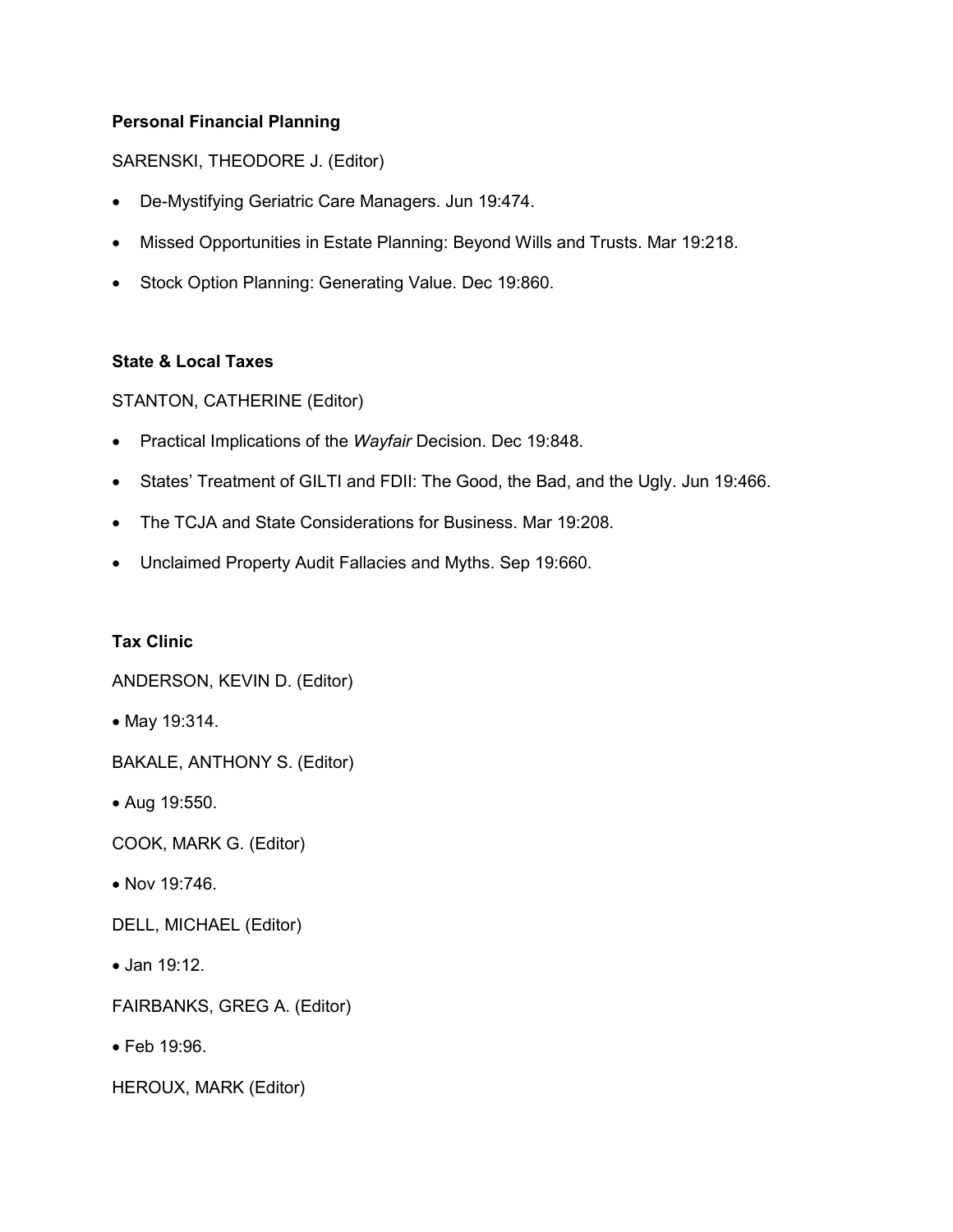• Oct 19:686.

MARCY LANTZ (Editor)

• Dec 19:814.

PUHL, JACOB (Editor)

- Mar 19:172.
- SMITH, ANNETTE B. (Editor)
- Jul 19:494.

VAN LEUVEN, MARY (Editor)

• Jun 19:402.

WAGNER, HOWARD (Editor)

• Sep 19:622.

BELL-JACOBS, MO (Editor)

• Apr 19:240.

#### **Tax Practice & Procedures**

CHAMBERS, VALRIE (Editor)

- Jan 19:68.
- Apr 19:290.
- Jul 19:532.
- Oct 19:726.

# **Tax Practice Management**

OPPE, AMI (Editor)

- Embracing a Tax Staff Mentoring Program. Mar 19:214.
- Implementing Tax Automation and Digital Workflow. Sep 19:666.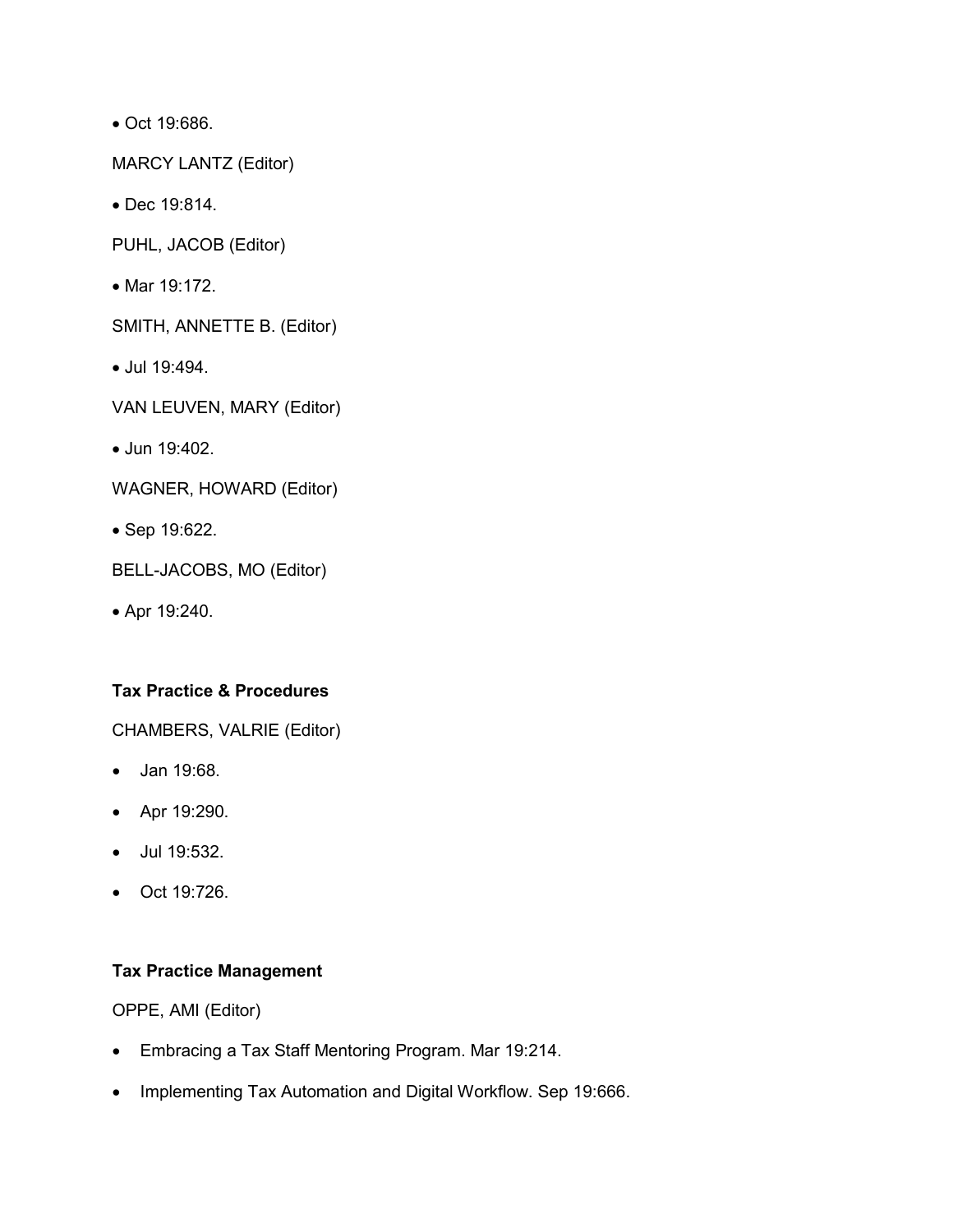- Reflect, Reboot, Reengage: Emerging From Busy Season Smarter and Wiser. Jun 19:470. WALKER, APRIL (Editor)
- A New Year, a Better Firm. Dec 19:856.

### **Tax Practice Responsibilities**

SAWYERS, ROBY B. (Editor)

- AICPA Task Force Works to Update Statements on Standards for Tax Services. Nov 19:788.
- Ethical Considerations of e-Business for Practitioners. Aug 19:596.

## RIDGEWAY, HEIDI A.

and SAWYERS, ROBY B. (Editors)

- Impact of Sec. 199A in Computing Substantial-Understatement Penalties. May 19:376.
- New Due-Diligence Standards for Head-of-Household Filing Status. May 19:374.

## **Tax Trends**

BEAVERS, JAMES A.

- Jan 19:80.
- Feb 19:158.
- Mar 19:224.
- Apr 19:300.
- May 19:388.
- Jun 19:482.
- Jul 19:542.
- Aug 19:610.
- Sep 19:674.